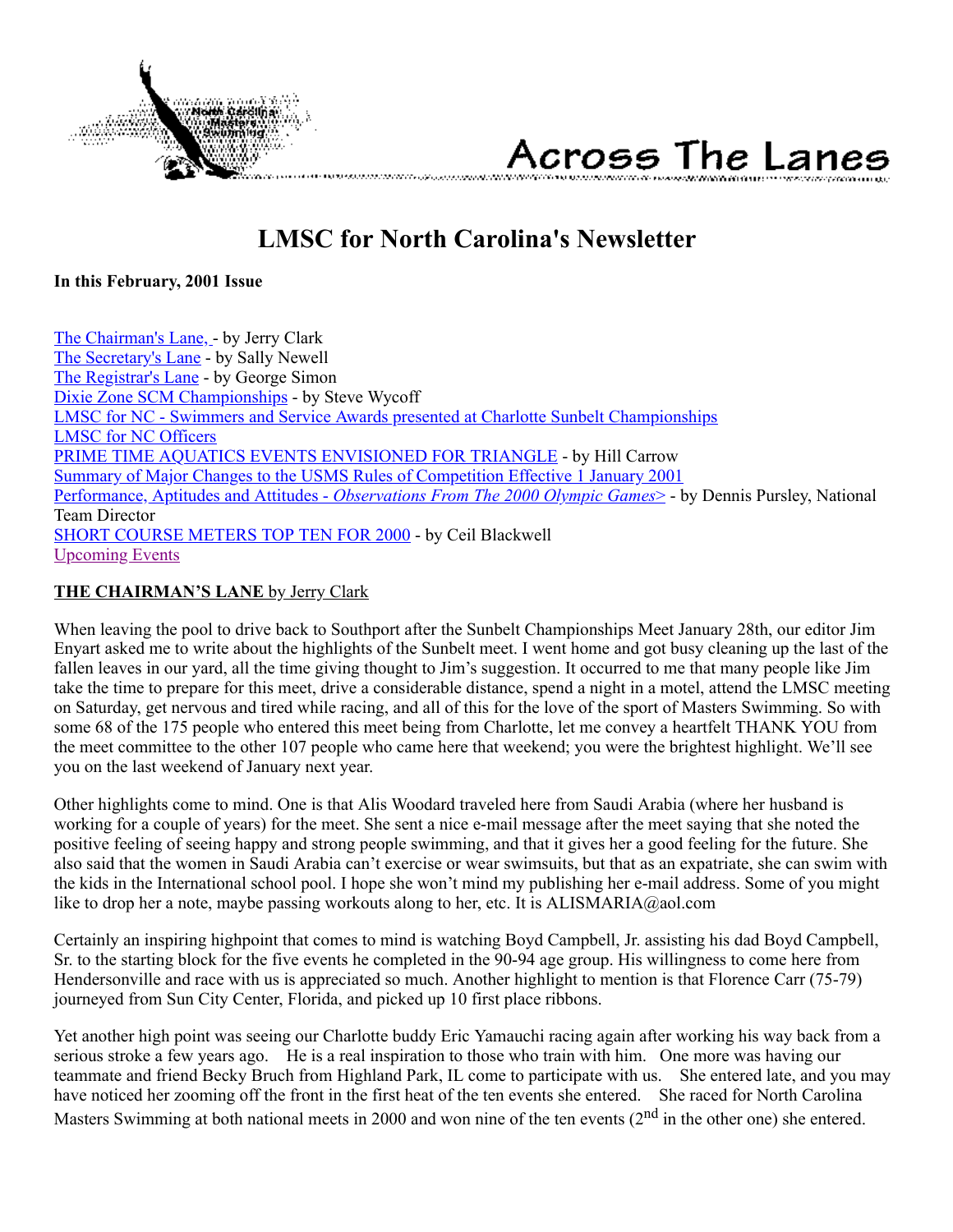Twenty-four swimmers and four coaches participated in the first USMS Mentor coaches clinic February 3<sup>rd</sup> in Charlotte. The mentor coach was Kerry O'Brien from Walnut Creek, CA. He runs a Masters-only program there with just under 400 swimmers, has coached at many clinics, and is an accomplished competitor in his age group as well. This USMS program is designed to have selected coaches travel throughout the US to lecture area coaches in the morning, and then, assisted by the local coaches, conduct a clinic for swimmers in the afternoon.

Kerry's "chalktalk" sessions for both coaches and swimmers were outstanding. Some of the subject matter included (1) coaching for the long haul, (2) designing sets for workouts, (3) setting up a training cycle, etc. He provided the group with selected drills for each of the four strokes and then demonstrated those drills in the water as people took notes. Five groups were set up in five lanes. Four lanes had a coach at the top of the lane to guide the swimmers through the workout. The fifth lane was used for underwater filming from head on and from the side. The entire group retired to the classroom to hear (and see) Kerry suggest corrective actions for each swimmer. This took too long. We'll have two cameras next time so people can go right into the review room following their filming. This will allow us time to go back to the pool to practice the suggested changes that Kerry recommends. Based on the e-mails I've received following this event, I think word will get out about the quality of this USMS program. There are only 6 of these clinics throughout the country in one calendar year. Let me thank coaches Heather Hageman, Krista Phillips, Scott Hinckley, and Roy Dessloch from Greenville SC for their attendance and contributions to the clinic.

As for NCMS business, I once again ask all of you to encourage swimmers to register with USMS. We ended up year 2000 with just under 700 members. We should have many more throughout the state, but it takes word of mouth to get new people interested. Maybe you can think of a way to make it easy for people to register in your area. One other matter of interest is that Dick Webber has spent some time coming up with suggested criteria for nominations for outstanding swimmer awards for 2001. Our board will be discussing these criteria. If anyone else wants to make suggestions, please e-mail me (my address is shown in the newsletter).

Both national championship meets are on the west coast this year, so we may not have a big crowd going. When the entry deadline passes, we'll find out who entered from NC to see if we can put some relay teams together. Meanwhile, train smart and hard.

# **HEARD AROUND THE POOL**

- At the meet in Charlotte, Tom Atkinson (age 51) observed that "At least I no longer have to worry about people twice my age beating me anymore since there are no 102 year old swimmers at this meet."
- Ceil Blackwell (age 60): I was commenting to my husband that we used to see a lot more older swimmers at our meets. Then I realized that I am now one of those older swimmers!

To return to *Across The Lanes* Table of Contents

# 

### <span id="page-1-0"></span>**THE SECRETARY'S LANE** by SALLY NEWELL

# **LMSC-NC MEETING MINUTES**

### **January 27, 2001**

Teams Represented: SMAC-Debbie Wilson, PEAK-Clark Mitchell, WYM-Jim Enyart, RAM-Hill Carrow, RAM & Top Ten, Ceil Blackwell, RAM-Kevin Facchine, CSM-Heather Hageman, AWSM-Beverly Amick, XMEN-David Stutts, TMS-Patty Tiska-Rivers.

Officers Present: Jerry Clark, George Simon, Clark Mitchell, Sally Newell

Teams not represented at this meeting: Chapel Hill Masters, Durham Aquatic Masters, Fayetteville Aquatic Swim Team, Gaston Gators, Montgomery Masters, NC Aquatic Masters, North State Masters, Pinehurst Aquatic Club, Rowan Aquatic Club-YMCA Masters, Sports Center Morehead Masters, Wilson Masters Swim Club.

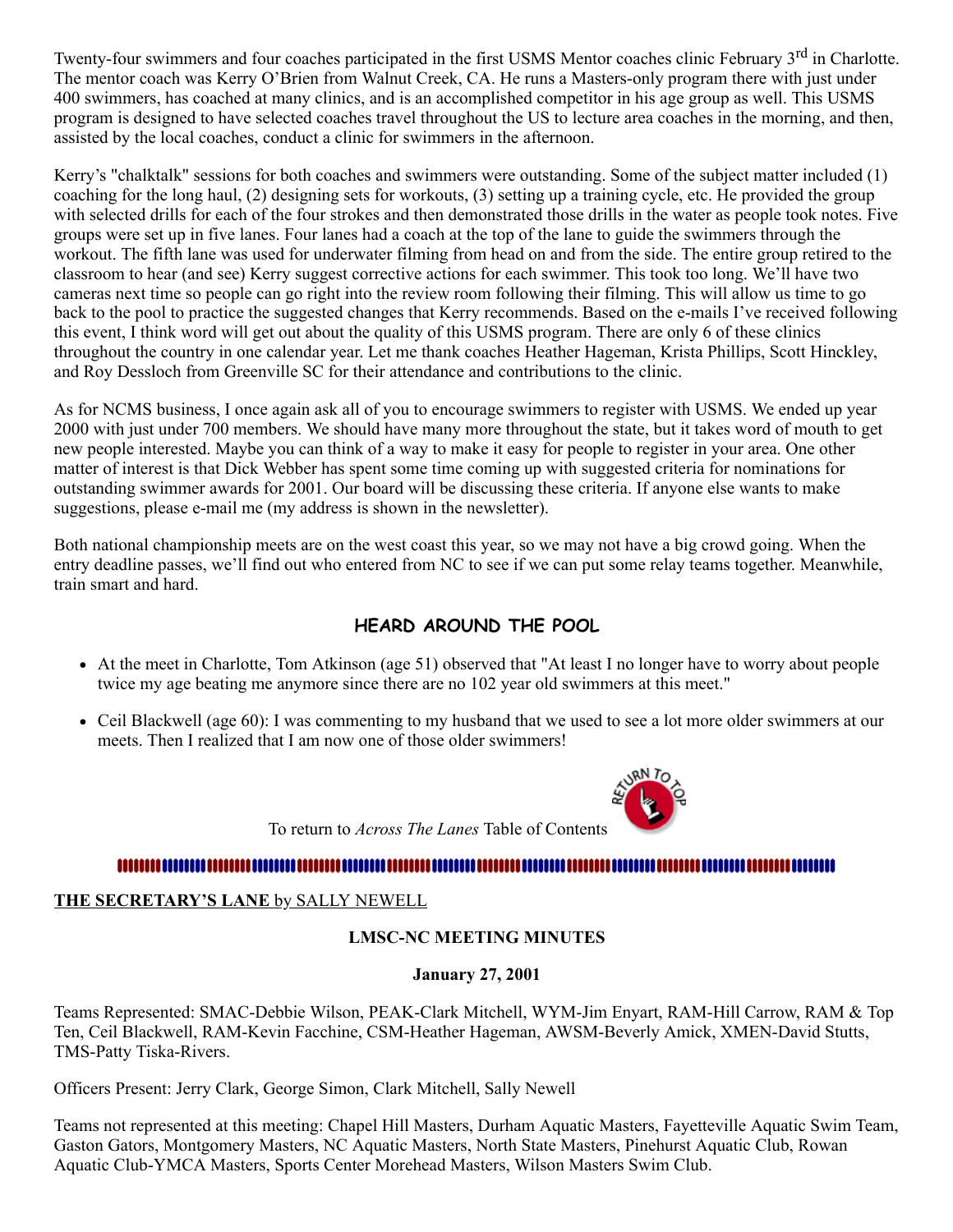The meeting was called to order by Jerry Clark. There were no minutes from the October Hillsborough meeting as there were not enough representatives present to justify a meeting.

George Simon, Registrar, reported 534 members, and we are growing. George listed the teams and their numbers. The Pasquotank River Otters and Smoky Mt. Aquatic Club are new teams. There are fourteen paid chapters.

Alice Jones resigned as Treasurer. Sue Haugh has agreed to fill the position . George Simon motioned that Sue Haugh be appointed Treasurer and Kevin Facchine seconded that motion. There was no year end financial report available at this time. However, Jerry did report that we have \$3,500, in a CD. We were able to minimize expenses by \$700 for the year 2000 due to electronic newsletters. George told us that because only 110 members do not have e-mail addresses the organization no longer qualifies for the bulk-mail rate which requires at least 200 recipients.

Jerry provided information on the upcoming February 3 USMS Clinic. There are six clinics scheduled throughout the U.S. in 2001. Upon receiving a financial report the USMS will reimburse the host club \$500. There is a \$25 pool charge which includes a meeting room. Coach Kerry O'Brien will run the clinic. The charge is \$25 to the swimmers.

Hill Carrow then told us about three of his company's projects that relate to our LMSC. Hill's report appears later in this Newsletter.

George and Jerry both reminded all swimmers that Kast Away can put the NCMS logo on a suit at anytime.

The officers will review the bylaws, and if modifications are necessary will report back to the Board.



To return to *Across The Lanes* Table of Contents

# 

#### <span id="page-2-0"></span>**THE REGISTRAR'S LANE** by George Simon

Congratulations to all of the members last year. We reached an all time high of 688 members. However, we cannot rest on our laurels. We need to grow to 800 by September. That number will allow us another voting delegate at the USMS convention.

This year, several new teams have been established in North Carolina, showing our strength and ability to grow in areas where our state has not had teams before. New teams this year are:

- Pasquotank River Otters in Elizabeth City where they swim at the Coast Guard Station;
- Foothills Area Masters Swimming in Lenoir;
- Kernersville Masters Swimming; and
- Smoky Mountain Aquatic Club in Waynesville.

Our web site continues to grow and is popular, not only with our own members, but also with other nations. There has been foreign interest in attending our meets as well as a request to exchange a NC t-shirt for one of Australia's.

Please make sure that you keep me informed with any mailing or e-mail address changes. I notify SWIM Magazine of all address changes that I receive. So your e-mail address is extremely important for notifications of NC Masters Swimming business, including notification of this newsletter's publication. If you want a hard copy to be snail mailed to you, please let me know. My address is registrar@ncmasters.org

To return to *Across The Lanes* Table of Contents



# <span id="page-2-1"></span>

### **DIXIE ZONE SCM CHAMPIONSHIPS**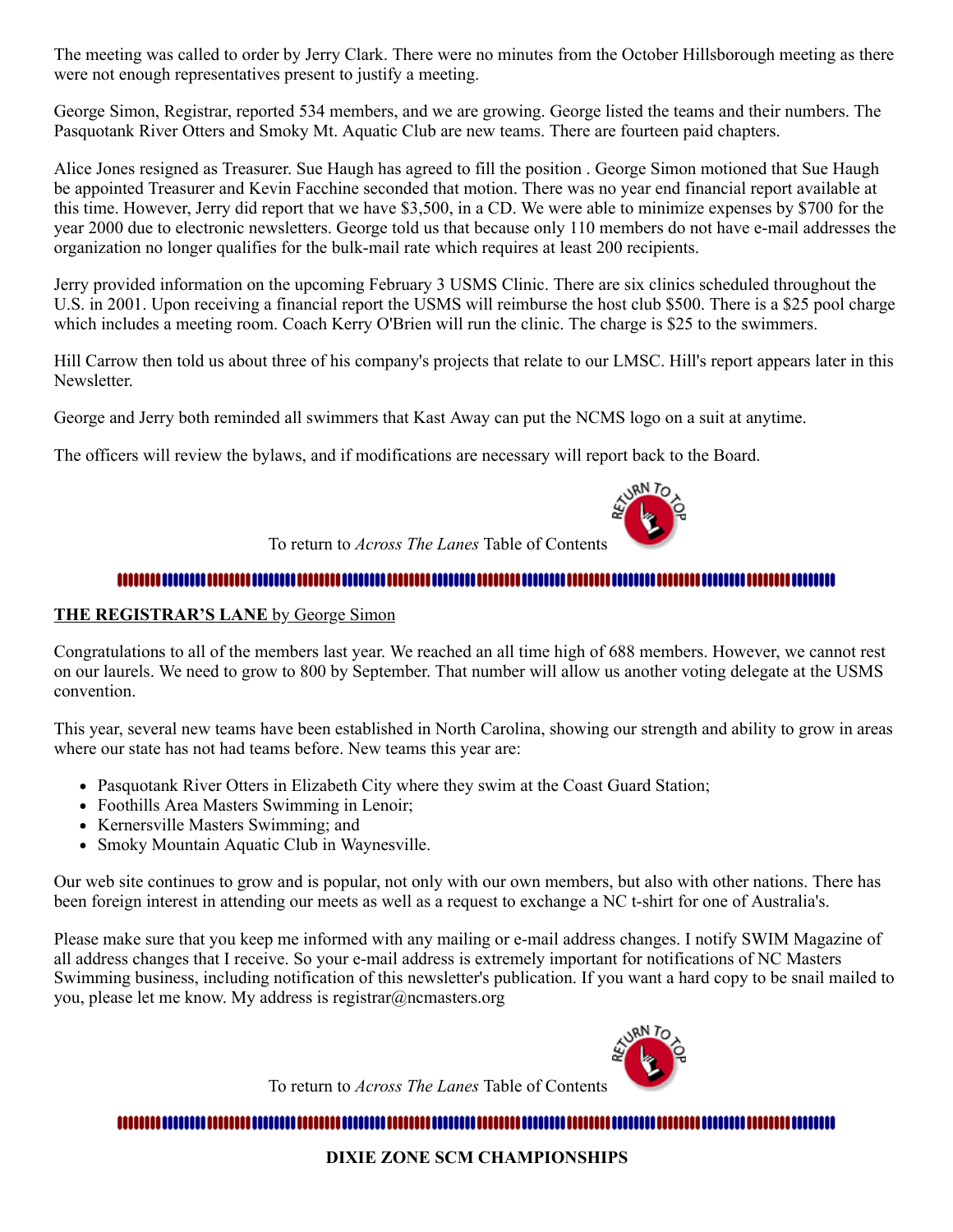## *by Steve Wycoff*

The 18th Annual Electric City Masters Swim Meet, designated as the Dixie Zone SCM Championships this year, was held on Nov. 4-5 at the Sheppard Swim Center in Anderson, SC.

One hundred seventy-seven Masters swimmers from 16 teams swam in the meet. Parris Island won the team championship with 2,629 points and the Georgia Masters were second with 2,253. Third place went to the North Carolina Masters, followed by Team Greenville, the Gamecock Aquatic Masters, and the host Anderson Masters.

Robert Poiletman of Gamecock lowered his own World and American records in the 200m butterfly with a time of 2:30.49 for his 55-59 age group. Florence Carr, swimming unattached, set a new American record in the 50m freestyle with a time of 40.66 and new American and World records in the 100m freestyle with a time of 1:31.78 in her 75-79 age group. Congratulations to Robert and Florence. Many state records, Dixie Zone Top Ten and National Top Ten times were established as well.

The Anderson Masters social on Saturday night featured good food and a drawing for prizes handed out by Van and Vanna. The "Elvis" award was presented to John Kortheuer of the North Carolina Masters for his support of and dedication to Masters swimming. John received the colorful bust of Elvis along with an "Elvis does the Butterfly" tshirt, and he will be known as the "King of Swimming" for the next year. Hopefully everyone had a great weekend in Anderson. We hope to see you back in November, 2001, for the 19th Annual.



To return to *Across The Lanes* Table of Contents

# <span id="page-3-0"></span>

# **LMSC-NC SWIMMER AND SERVICE AWARDS PRESENTED AT**

# **CHARLOTTE SUNBELT CHAMPIONSHIPS**

### **LMSC - NC Officers and Staff**

Congratulations to the six exceptional ladies and gentlemen who through their hard work in and /or out of the pool merited recognition by their fellow swimmers for their advancement of NC Masters Swimming.

| <b>Outstanding Volunteer</b>      | <b>George Simon</b>    |  |  |  |  |  |  |
|-----------------------------------|------------------------|--|--|--|--|--|--|
| <b>Outstanding Female Swimmer</b> | <b>Sally Newell</b>    |  |  |  |  |  |  |
| <b>Outstanding Male Swimmer</b>   | <b>Joe Rhyne</b>       |  |  |  |  |  |  |
| <i>2000</i>                       |                        |  |  |  |  |  |  |
| <b>Outstanding Volunteer</b>      | <b>Jerry Clark</b>     |  |  |  |  |  |  |
| <b>Outstanding Female Swimmer</b> | <b>Heather Hageman</b> |  |  |  |  |  |  |
| <b>Outstanding Male Swimmer</b>   | <b>Fritz Lehman</b>    |  |  |  |  |  |  |

As a reminder the current selection criteria and selection committee composition are:

# Selection Criteria:

· Attendance at meets during the calendar year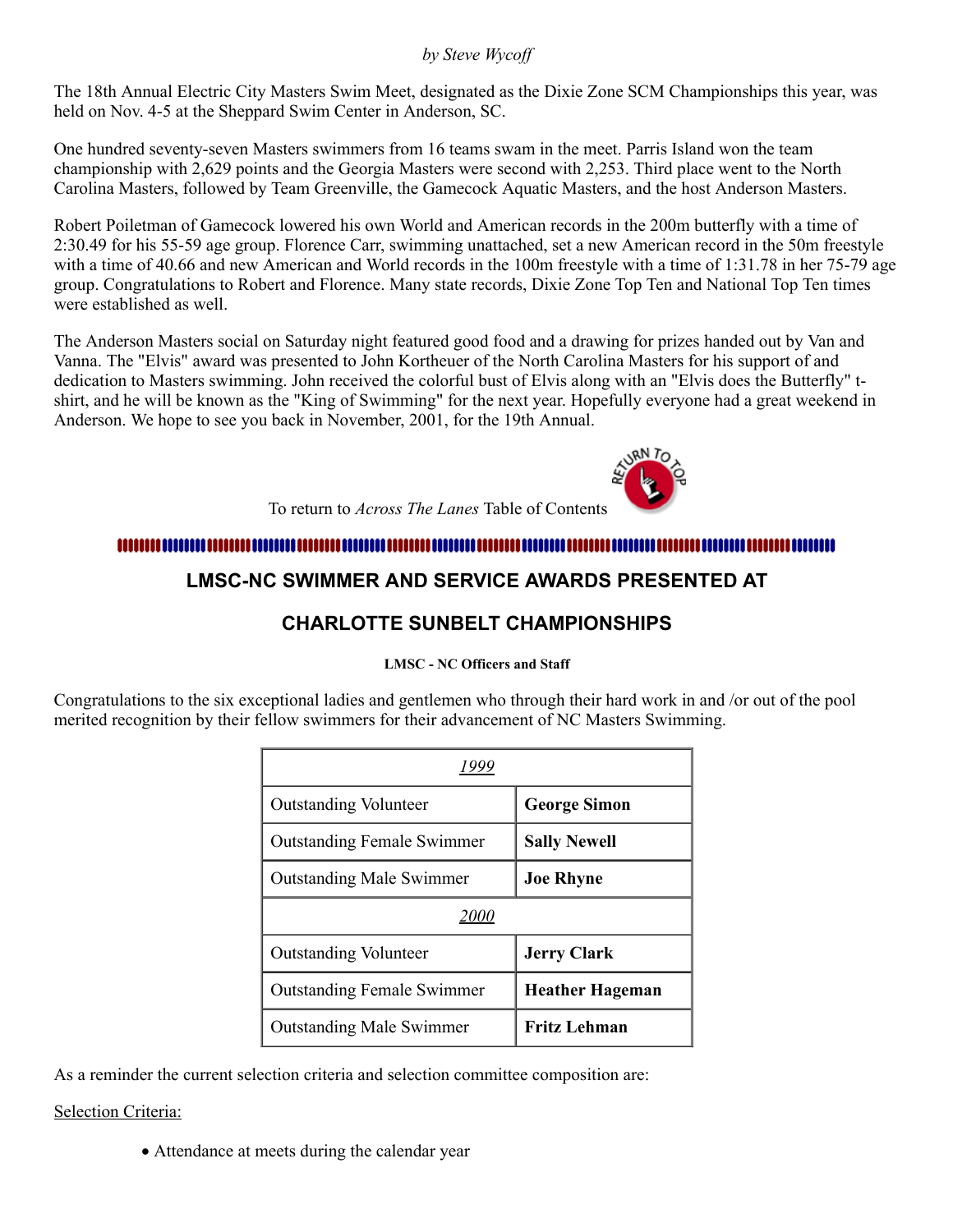- · Number (but not type) of events entered at the subject meets
- · Points produced from all referenced events
- · Achievement at national meets if any attended
- Top ten designations
- · Records achieved

#### Selection Committee Composition:

- · The current officers of the LMSC for NC
- The top ten chairperson
- · The keeper of records for the LMSC for NC
- · The chairperson for relays at national meets for the subject year



Heather and Sally with their awards



To return to *Across The Lanes* Table of Contents

### 

# **LMSC - NC Officers and Staff**

<span id="page-4-0"></span>*Chairman Vice-Chairman Past Chairman Secretary Treasurer* Jerry Clark, CSM Clarke (Mitch) Mitchell, PEAK Don Gilchrist, WYM Sally Newell, RAM Sue Haugh, RAM 3107 Cloverfield Rd. Box 19768 P.O. Box 3955 1812 Swannanoa Drive 9015 Lansdale Dr. Charlotte, NC 28211 Asheville, NC 28805 Wilmington, NC 28406 Greensboro, NC 27410-3934 Raleigh, NC 27613-4779 (704) 374-1807 (828) 299-1410 (910) 313-0541 (336) 299-1456 Haughsue@aol.com NCchairman@usms.org Ncswimrcem@juno.com Tomatoz@aol.com Swimsally@aol.com

> *Registrar / Webmaster Top Ten Chairperson Newsletter Editor Records* George Simon, RAM Ceil Blackwell, RAM Jim Enyart, WYM Fritz Lehman, RAM 10229 Boxelder Drive 4305 John Rencher Wynd 2840 Marsh Point Rd 439 Pebble Creed Dr. Raleigh, NC 27613 Raleigh, NC 27612 Southport, NC 28461 Cary, NC 27511 (919) 846-2423 (919) 787-8324 (910) 253-3333 (919) 481-9767 NCregistrar@usms.org ceilb@aol.com NCnewsletter@usms.org Swimmast@cs.com



To return to *Across The Lanes* Table of Contents

### <span id="page-4-1"></span>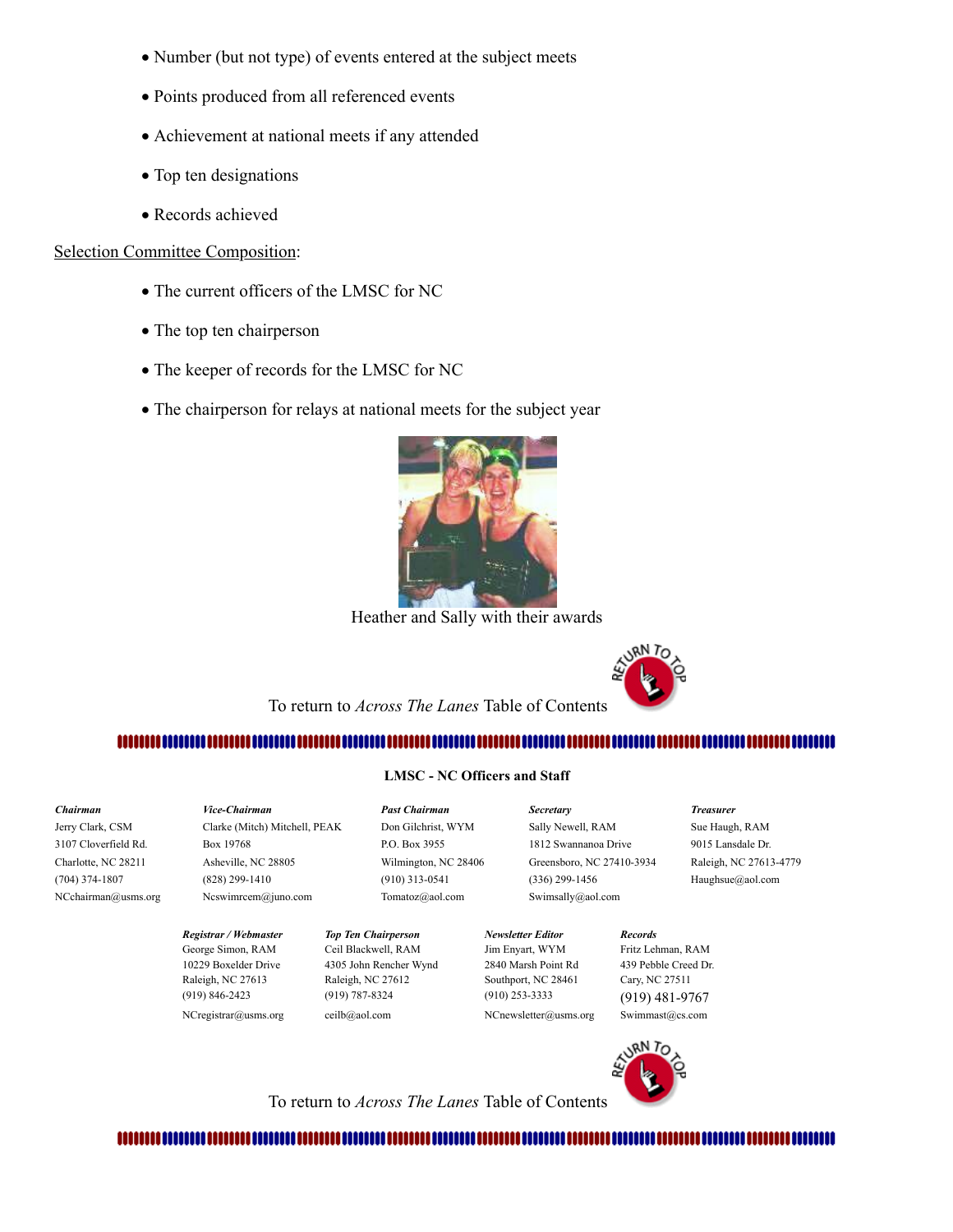# **PRIME TIME AQUATICS EVENTS ENVISIONED FOR TRIANGLE**

### By Hill Carrow

President / COO, Capitol Sports Management

There are three major initiatives underway that may be of interest to NC Masters. Capitol Sports Management is heading an effort to create the USA Masters Games. The Games will be held in the Raleigh-Durham area, June 6 through the 15, 2003. Competition will be held in fifteen sports and the estimated participation is 6,000 - 8000 athletes. This Multi-Sports Festival will be run in the Olympic style format: opening ceremonies, entertainment and social events. The Games will be held every two years, moving around the country once it has been established. This kind of an event could also help increase membership in North Carolina Masters Swimming.

The second project focuses on plans for an aquatic center in the Cary area. Good support has been shown by RSA, RAM and New Waves who have contributed to help pay for some enhancements to the consultant's study. CSM envisions this aquatic center to be a venue rather than another Pullen Pool type facility. The center would have two or three indoor and possibly some outdoor pools, including one of 50 meters. There is a town council meeting February 15 when this concept will be presented. Hill asked that people in the area attend this meeting. People from the community or those involved in recreational aquatics are also encouraged to attend.

The third activity involves the possibility of bidding to host the Olympic Trials swimming in the year 2004 in the Raleigh - Durham area. Bids will be accepted in February and a decision will be made at the convention in September. The Cary facility is out because it won't start construction until the end of the year. Unless there is at least a shovel in the ground, the site would not be considered.

Temporary pools have been perfected to the point that the World Short Course Championships for 2002 in Indianapolis in The Conseco Arena will be held in a temporary pool. USA Swimming and FINA feel comfortable with the technology. This year's World Championships will be held in one of these temporary pools in Japan, and they want to take swimming up another notch. With this in mind, a 50 meter temporary pool could be placed in the Dean Smith Center. The warm up pool would be 50 feet away in the Khoury Natatorium. There would be plenty of facilities to accommodate both athletes and spectators. The possibility of submitting a bid is totally dependent on the University of North Carolina giving permission which they have not done yet. The University may be somewhat reluctant to do so because of the unique nature of what CSM is proposing.

Find out more about Capitol Sports Management and/or sign up for e-mail updates about the 2003 USA Masters Games through the Capitol Broadcasting Company corporate website at [www.cbc-raleigh.com](http://www.cbc-raleigh.com/). Under "CBC Companies" on the right side of the homepage, clock on "Sports". Then click on "in-depth Profile" under the description of Capitol Sports Management.



To return to *Across The Lanes* Table of Contents

# 

# <span id="page-5-0"></span>**Summary of Major Changes to the USMS Rules of Competition Effective 1 January 2001**

- 1. The specific rule governing the backstroke start for meets held in short course yard venues has been removed and the rule currently used in meter venues will govern all backstrokes starts. Specifically, the feet must be below the surface of the water and the toes cannot be curled over the lip of the gutter.
- 2. Clarification has been given with respect to the use of the breaststroke kick in the butterfly. If the breaststroke kick is used, it must alternate with the armstroke. Additional dolphin kicks are still permitted between breaststroke kicks.
- 3. Diving from the edge of the pool is permitted while running a "sprint lane" during warm-up.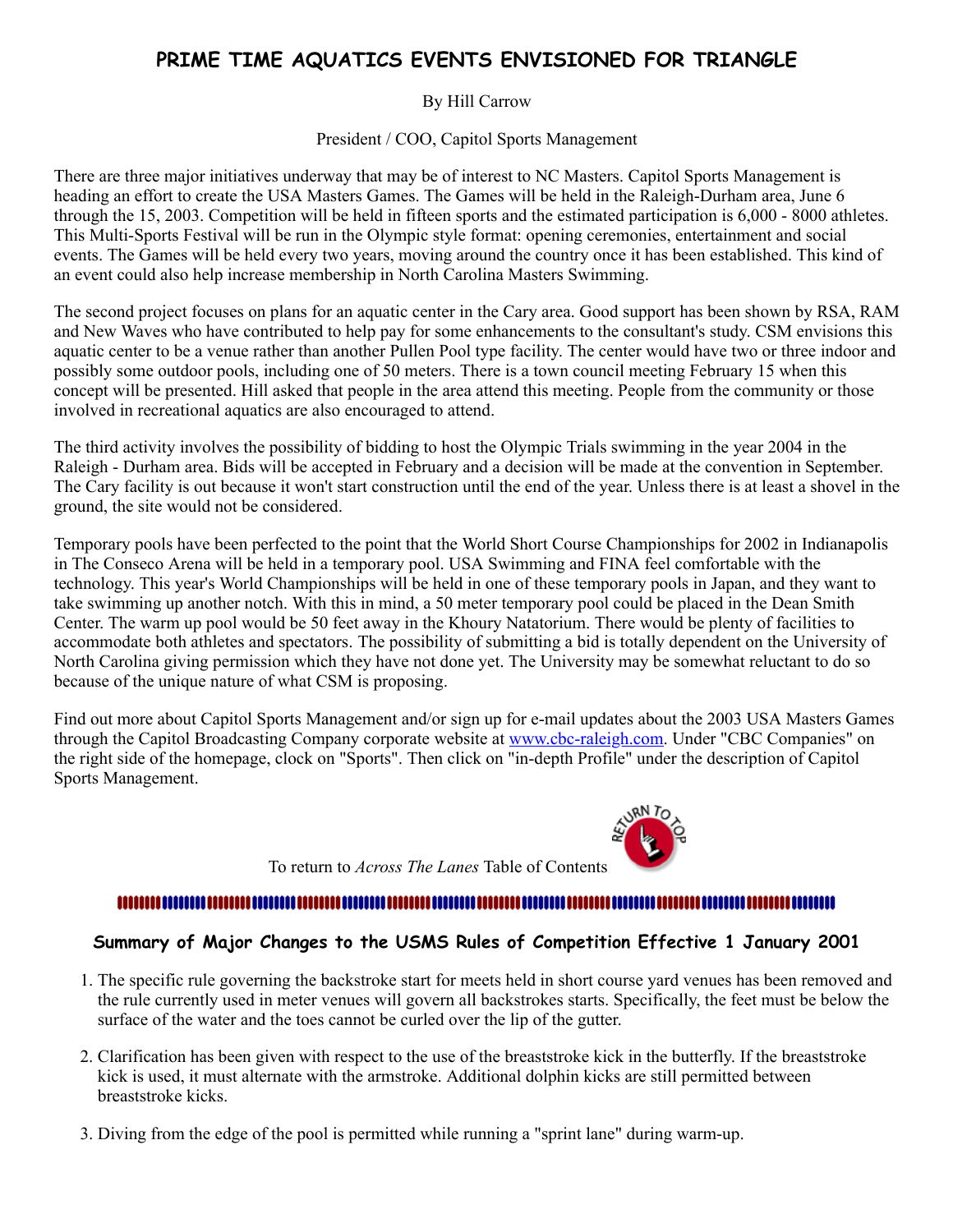- 4. The requirement for using an open palm to signal a disqualification has been removed by USA Swimming. The hand must still be raised however.
- 5. Requests for initial splits can now be made up to the end of the meet for all events except backstroke and relay lead-off times. The request for backstroke and relay lead-off splits must be made prior to the swim event in order to insure a legal touch has been made and that the second swimmer has not started in the water respectively. These times may be used for all purposes.



# <span id="page-6-0"></span>

# **PERFORMANCE APTITUDES AND ATTITUDES**

# **Observations From The 2000 Olympic Games**

By Dennis Pursley, National Team Director

#### **A. Preparation for Success**

The 2000 Olympic Games will rank among the most highly successful international competitions in the history of USA Swimming. In my opinion, the success of the team can be attributed to the following three factors.

1. Pre-Trials Training

The full season of training prior to the Trials was a definite advantage. A conditioning base was established that enabled the swimmers to train effectively in the post-trials camp in Pasadena.

2. Pasadena Camp

Immediately after the Trials, the swimmers assembled for a two-week camp of relatively high volume and/or high intensity training to reinforce the conditioning base. The work done during this camp was critical to ultimate success of the team. As a group, those who returned to relatively high volume training with a strong aerobic component were the most successful.

3. Teamwork

The swimmers responded well to a deliberate attempt to establish a cohesive and supportive team environment which enabled them to remain focused and positive throughout the long duration of the trip. The cooperative and supportive interaction of the personal coaches enhanced this process.

### **B. Future Consideration**

In spite of the fact that the team effort was highly successful, there is always room for improvement. The following observations are intended to identify factors relating to performance for future consideration.

1. Training for Meters vs. Yards

Many of our swimmers train for 100 meter long course races in the same way as they train for 100 yard short course races, even though the conditioning requirements for these races are dramatically different. In many cases, our athletes demonstrated superior speed, but struggled at the end and lost to competitors who were able to more effectively sustain their speed throughout the duration of the race. The training volume of these competitors is approximately double the volume of the typical U.S. trained sprinter. I have also noticed that the aerobic component of their training is sustained throughout much of the taper.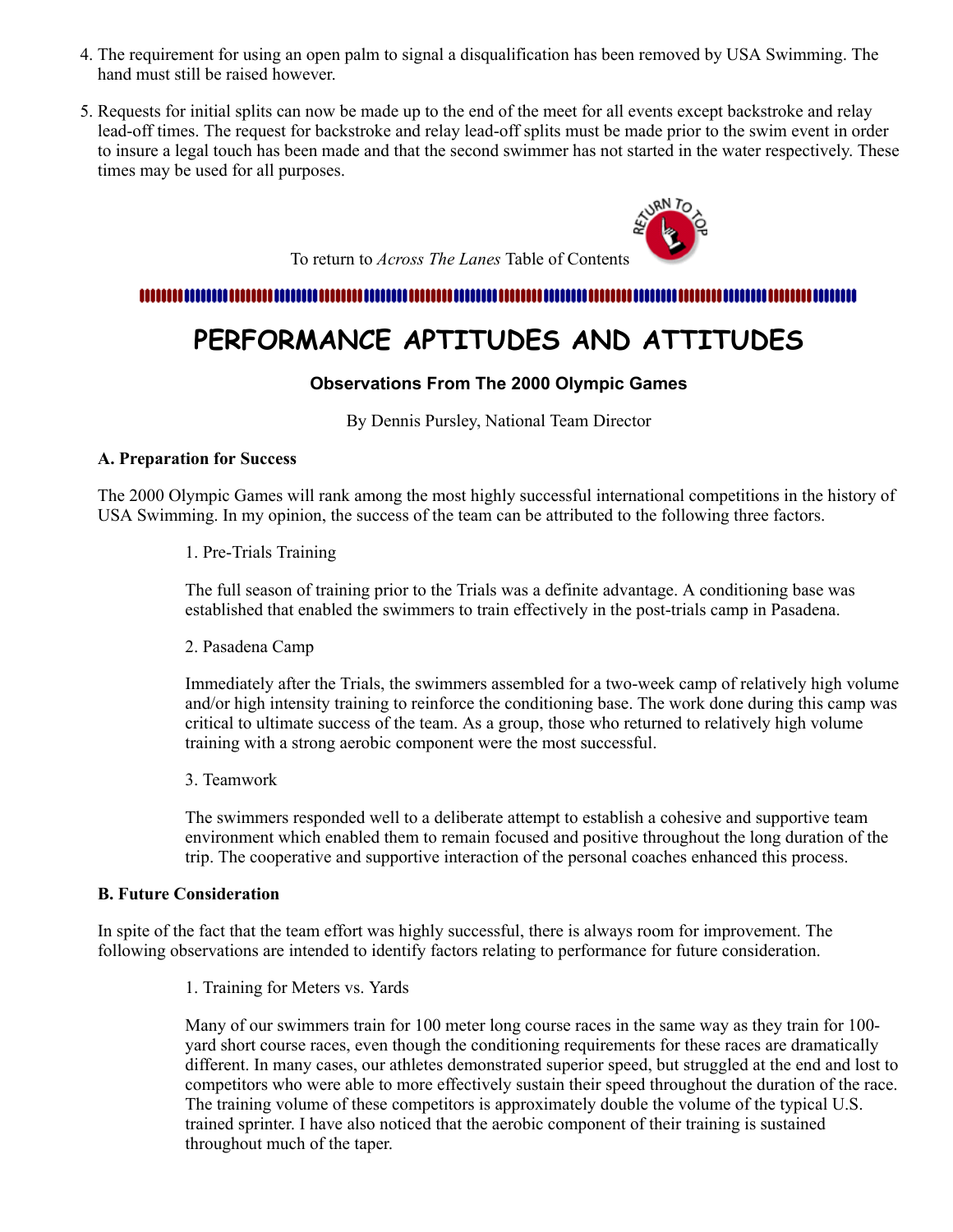#### 2. Early Season Fast Swimming

We witnessed a unique and unprecedented phenomenon in the swimming world during the year preceding the Olympic Games. The record books were re-written by swimmers competing in early and mid-season meets, sometimes unrested and unshaved! All but one of these swimmers failed to improve on their performances in the Olympic Games. In eight events, the gold medal was not won by swimmers who had established new world records in those events in the year prior to the Games.

#### 3. Globe Trotting

For the most part, the Olympic medallists were very selective in their participation in the international competition circuit. Only 18% of them, for example, medaled in the Short Course World Championships. Those who attempt to "have it all" are rarely seen on the Olympic awards podium.

#### 4. Race Strategy

Once again, the swimmer who touched first at the end of the first 50 was, in many cases, not the swimmer who touched first at the end of the race. The tendency to overswim the first part of the race seems to be more prevalent among our swimmers than among our competitors.

#### 5. Ancillary Support

Some teams and individual athletes traveled with an entourage of support staff who were dedicated to the enhancement of every aspect of performance. In some cases, this appeared to be counterproductive, possibly because it was a great challenge for the athletes and coaches to coordinate all of the personnel and services. Simplification and focus seem to be important to success.

#### 6. Olympic Focus

In the coming quadrennium, an increasing number of attractive competitions and new event formats will be offered to our swimmers. However, when it is all said and done, the athletes who do not neglect their training and maintain a focus on long course Olympic events, will be the most successful in 2004!

Reprinted with permission from American Swimming Magazine / Volume 2000 / Issue 6



To return to *Across The Lanes* Table of Contents

#### <span id="page-7-0"></span>,,,,,,,,,,,,,,,,,,,,,,,,,,,,,,

# **SHORT COURSE METERS TOP TEN FOR 2000**

by Ceil Blackwell, Top Ten Chair for NC

Congratulations to the North Carolina Masters who ranked in the Top Ten in the nation for the 2000 short course meters season. Swimmers who placed first in the nation for their age group in at least one individual event are Heather Hageman, Fritz Lehman, Jerry Clark, John Kortheuer, and Boyd Campbell. If your name or an event is missing from the list below, please contact Ceil at (919) 787-8324, ceilb@aol.com or mail to 4305 John Rencher Wynd, Raleigh, NC 27612. You can view details of Top Ten on the USMS web site at [www.usms.org.](http://www.usms.org/)

The Top Ten Patches are sold by the Lake Erie LMSC. Darlynne Ferguson is stepping down and Thomas Gorman is now the person to contact to order Top Ten Patches. Thomas can be reached at 3369 Desota Ave, Cleveland Heights, OH 44118 or trgorman@att.net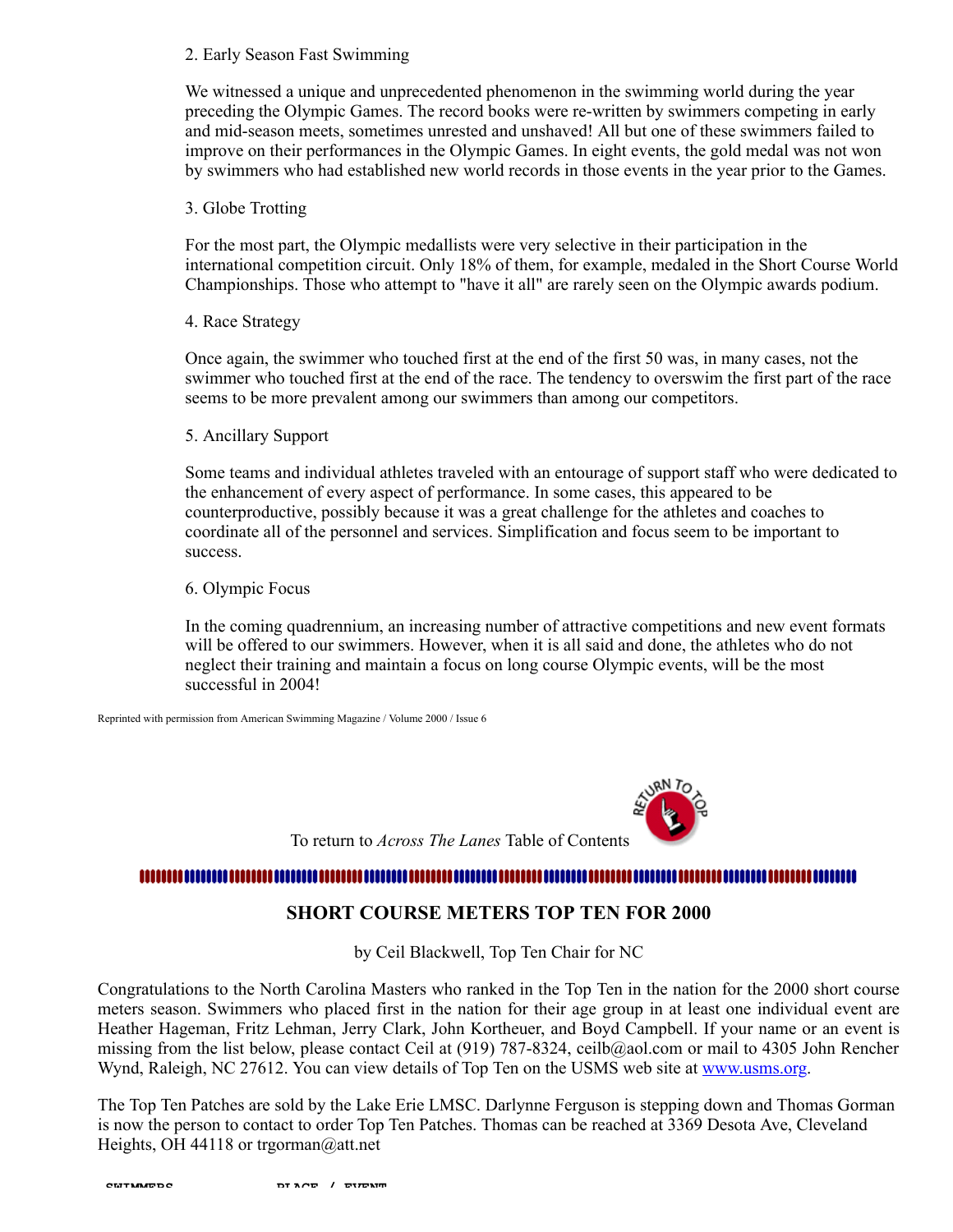| <b><i>OMTIMITER</i></b>                    | LTWCF \ FAFMI                                                                                                          |  |  |  |  |  |
|--------------------------------------------|------------------------------------------------------------------------------------------------------------------------|--|--|--|--|--|
| Women 25-29                                |                                                                                                                        |  |  |  |  |  |
| Maureen Halligan 10 <sup>th</sup> 50m FREE |                                                                                                                        |  |  |  |  |  |
| Danielle Slootjes                          | $3^{rd}$ 100m BACK; $3^{rd}$ 100m BACK; $4^{th}$ 50m BACK; $4^{th}$ 50m FLY                                            |  |  |  |  |  |
|                                            | Mary Demilia 5th 100m FLY; 6 <sup>th</sup> 200m FLY                                                                    |  |  |  |  |  |
| Women $30-34$                              |                                                                                                                        |  |  |  |  |  |
| Heather Hageman                            | $1^{st}$ 50m BACK (33.11); 2 <sup>nd</sup> 50m FREE; 4 <sup>th</sup> 50m FLY                                           |  |  |  |  |  |
| Adrienne Waterson 9th 50m BRST             |                                                                                                                        |  |  |  |  |  |
| Women 45-49                                |                                                                                                                        |  |  |  |  |  |
|                                            | Beverly Amick $4^{th}$ 800m FREE; $4^{th}$ 1500m FREE; $4^{th}$ 100m FLY; $5^{th}$ 400m FREE;                          |  |  |  |  |  |
|                                            | $6^{\text{th}}$ 200m FREE; $9^{\text{th}}$ 50m FLY; 10 <sup>th</sup> 100m FREE                                         |  |  |  |  |  |
| Women 50-54                                |                                                                                                                        |  |  |  |  |  |
|                                            | Sandra Cathey 7th 200m FLY; 7th 200m IM                                                                                |  |  |  |  |  |
| Women $60-64$                              |                                                                                                                        |  |  |  |  |  |
|                                            | Ceil Blackwell 8 <sup>th</sup> 50m BACK; 9 <sup>th</sup> 100m BACK; 9 <sup>th</sup> 200m BACK; 9 <sup>th</sup> 100m IM |  |  |  |  |  |
| Sally Newell                               | $2^{nd}$ 50m BRST; 3rd 100m BRST; 3 <sup>RD</sup> 200m BRST; 6 <sup>TH</sup> 50m BACK;                                 |  |  |  |  |  |
|                                            | $6^{TH}$ 100m IM; $9^{TH}$ 50m FREE; $9^{TH}$ 200m IM                                                                  |  |  |  |  |  |
| Dawn Stroupe                               | $8^{\mathrm{TH}}$ 200m BRST                                                                                            |  |  |  |  |  |
| Women 65-69                                |                                                                                                                        |  |  |  |  |  |
|                                            | S. Robbins-Bonitz 4 <sup>th</sup> 200m Back; 5 <sup>th</sup> 50m Back; 5 <sup>th</sup> 100m Back                       |  |  |  |  |  |
|                                            | Beverly Tucker $7^{TH}$ 200m BRST; $7^{TH}$ 100m IM; $10^{TH}$ 100m BACK; $8^{TH}$ 100m BRST;                          |  |  |  |  |  |
|                                            | 9 <sup>TH</sup> 200m IM; 10 <sup>TH</sup> 200m BACK; 10 <sup>TH</sup> 50m BRST                                         |  |  |  |  |  |
| Women 75-79                                |                                                                                                                        |  |  |  |  |  |
| Judy Kelly 7TH 100m BRST                   |                                                                                                                        |  |  |  |  |  |
| Men 25-29                                  |                                                                                                                        |  |  |  |  |  |
| Doug Shanks                                | $4^{\mathrm{TH}}$ 50m FREE; $4^{\mathrm{TH}}$ 50m FLY                                                                  |  |  |  |  |  |
| Todd McFall                                | $8^{\mathrm{TH}}$ 50m FLY                                                                                              |  |  |  |  |  |
| Men 30-34                                  |                                                                                                                        |  |  |  |  |  |
| Brian Doan                                 | $2^{\text{ND}}$ 100m BRST; $4^{\text{TH}}$ 50m BRST                                                                    |  |  |  |  |  |
| Men 40-44                                  |                                                                                                                        |  |  |  |  |  |
| Fritz Lehman                               | $1^{ST}$ 50m BACK(29.06); $1^{st}$ 100m BACK(1:03.98);                                                                 |  |  |  |  |  |
|                                            | 1 <sup>ST</sup> 200m BACK(2:15.34); $4^{TH}$ 50m FREE; $4^{TH}$ 100m IM; $4^{TH}$ 200m IM                              |  |  |  |  |  |
| Alan Godfrey                               |                                                                                                                        |  |  |  |  |  |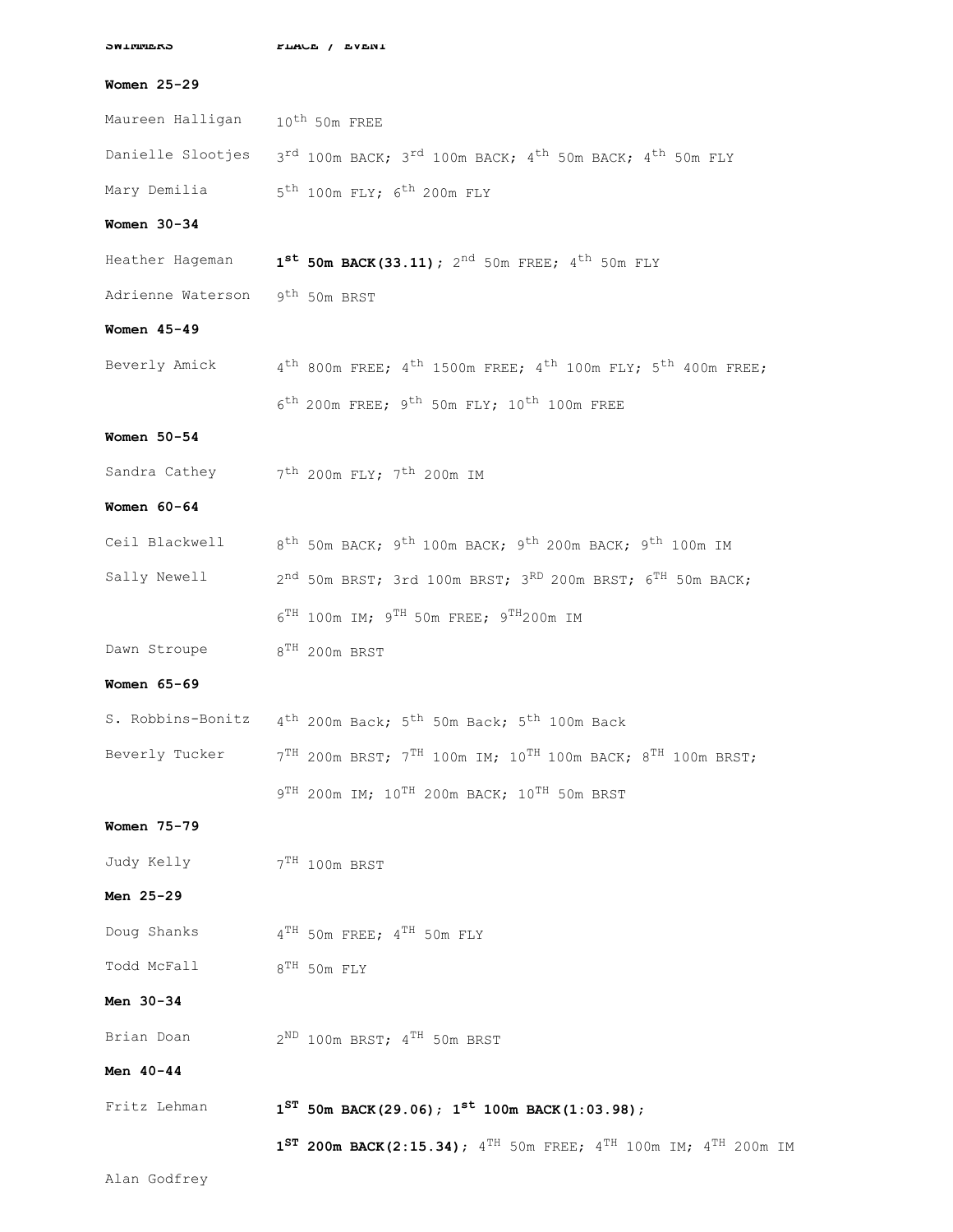|                              | $4^{TH}$ 100m BACK; $5^{TH}$ 200m BACK; $7^{TH}50$ m BACK; $8^{TH}$ 200m FREE;                                                            |  |  |  |  |
|------------------------------|-------------------------------------------------------------------------------------------------------------------------------------------|--|--|--|--|
|                              | $9^{TH}$ 400m FREE; $9^{TH}$ 800m FREE                                                                                                    |  |  |  |  |
| Men 45-49                    |                                                                                                                                           |  |  |  |  |
| Kevin Facchine 9TH 200m FREE |                                                                                                                                           |  |  |  |  |
| Men 60-64                    |                                                                                                                                           |  |  |  |  |
| Jerry Clark                  | 1 <sup>ST</sup> 800m FREE(11:30.73); $2^{ND}$ 100m FREE; $2^{ND}$ 100m FREE; $3^{RD}$ 50m<br>FREE; $3^{RD}$ 200m FREE; $3^{RD}$ 400m FREE |  |  |  |  |
| Men 65-69                    |                                                                                                                                           |  |  |  |  |
| John Kortheuer               | $1^{ST}$ 50m BRST(37.17); $1^{ST}$ 100m BRST(1:26.65); $2^{ND}$ 200m BRST;                                                                |  |  |  |  |
|                              | $2^{\text{ND}}$ 100m IM; $6^{\text{TH}}$ 200m IM; $7^{\text{TH}}$ 50m FREE                                                                |  |  |  |  |
| Clark Mitchell               | 3RD 50m BACK; 3RD 100m BACK; 5TH 200m BACK; 6TH 200m IM;                                                                                  |  |  |  |  |
|                              | $7TH$ 50m FLY; $7TH$ 100m IM; $9TH$ 50m BRST; 10 <sup>TH</sup> 200m FREE                                                                  |  |  |  |  |
| Men 70-74                    |                                                                                                                                           |  |  |  |  |
| Dick Webber                  | 3RD 50m FREE; 4 <sup>TH</sup> 50m FLY, 5 <sup>TH</sup> 100m IM; 10 <sup>TH</sup> 100m FREE                                                |  |  |  |  |
| Men 75-79                    |                                                                                                                                           |  |  |  |  |
| Vester Boone                 | $5^{TH}$ 800m FREE; $7^{TH}$ 200m IM; $7^{TH}$ 1500m FREE; $7^{TH}$ 200m SMC BRST;                                                        |  |  |  |  |
|                              | $9^{TH}$ 200m FREE; $7^{TH}$ 400m FREE; $8^{TH}$ 100m IM                                                                                  |  |  |  |  |
| Bob Perry                    | $9^{TH}$ 400m FREE                                                                                                                        |  |  |  |  |
| Men 90-94                    |                                                                                                                                           |  |  |  |  |
| Boyd Campbell                | $1^{ST}$ 100m FREE (3:02.85); $1^{ST}$ 400m FREE (14:00.95);                                                                              |  |  |  |  |
|                              | $1^{ST}$ 100m BACK (3:03.80)                                                                                                              |  |  |  |  |

#### **RELAYS**

#### **Women**

|     | 120+ 200m Free    | 10 <sup>th</sup> (Karen Tallmadge, Maureen Halligan, Heather Hageman, Michelle<br>Groce) |
|-----|-------------------|------------------------------------------------------------------------------------------|
|     | $120+200m$ Medley | 9 <sup>th</sup> (Karen Tallmadge, Maureen Halligan, Heather Hageman, Michelle<br>Groce)  |
| Men |                   |                                                                                          |
|     | 100+ 200m Free    | 5 <sup>th</sup> (Doug Shanks, Filippo Porco, Greg Zoltners, Erik Hecht)                  |

|  | $100+200m$ Medley |  | 7 <sup>th</sup> (Greq Zoltners, Filippo Porco, Erik Hecht, Doug Shanks)      |  |  |  |  |
|--|-------------------|--|------------------------------------------------------------------------------|--|--|--|--|
|  | 200+ 200m Free    |  | 6 <sup>th</sup> (Joseph Matzsek, Bernard White, John Kortheuer, Ernie Glass) |  |  |  |  |

#### **Mixed**

100+ 200m Medley